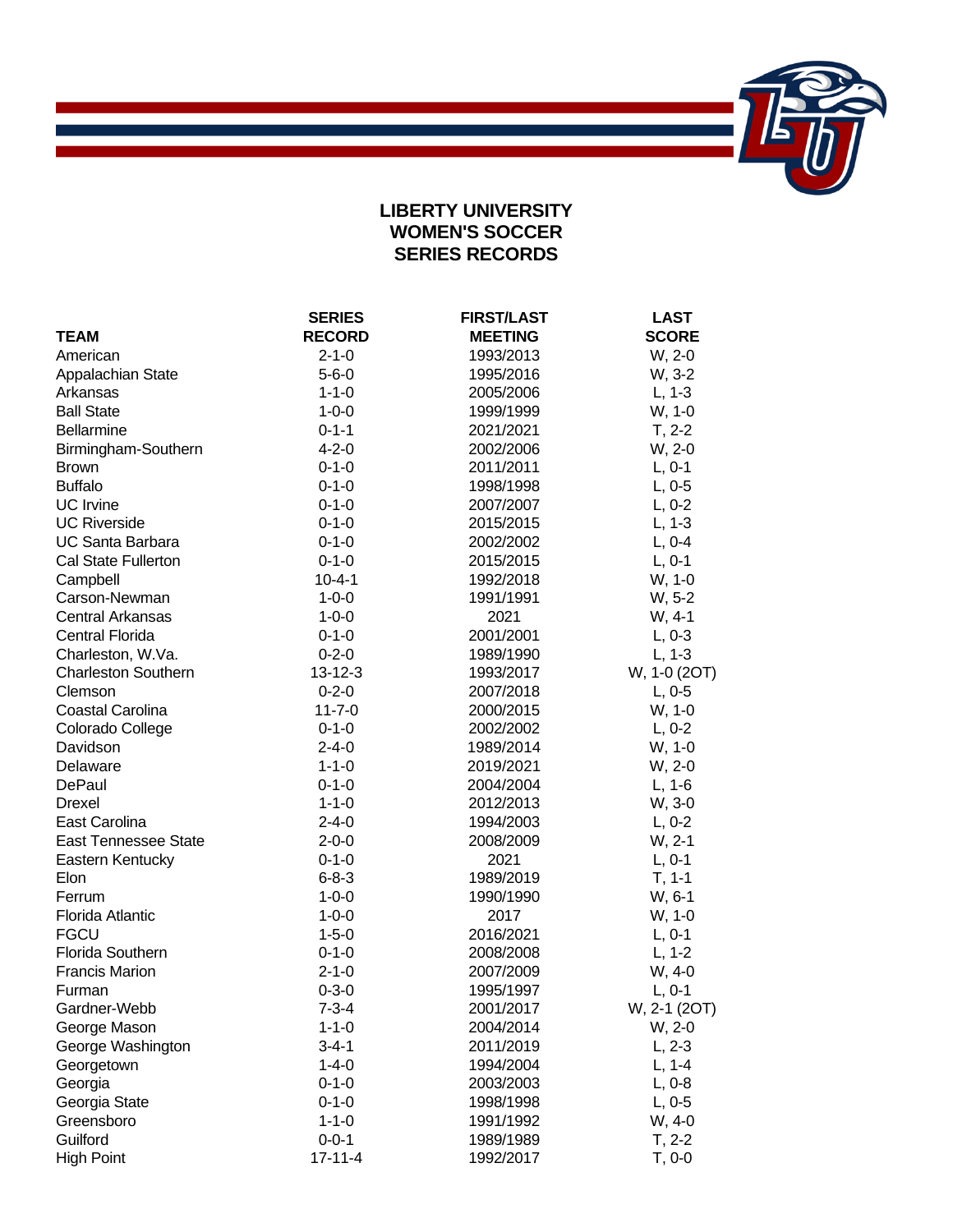| <b>Hollins</b>          | $1 - 0 - 0$  | 1989/1989 | W, 4-1          |
|-------------------------|--------------|-----------|-----------------|
| Howard                  | $7 - 1 - 0$  | 1996/2011 | W, 2-1          |
| Jacksonville            | $3 - 0 - 0$  | 2018/2021 | W, 2-0          |
| Jacksonville State      | $1 - 0 - 0$  | 2021      | W, 3-0          |
| James Madison           | $3 - 8 - 1$  | 1988/2021 | $T, 1-1$        |
| John Brown              | $1 - 0 - 0$  | 2006/2006 | W, 2-0          |
| Kennesaw State          | $3 - 3 - 0$  | 2018/2021 | W, 3-2 (2OT)    |
| <b>Kent State</b>       | $1 - 1 - 0$  | 1997/1998 | L, $1-2$ (OT)   |
| Kutztown                | $0 - 0 - 1$  | 1993/1993 | $T, 2-2$        |
| Lenoir Rhyne            | $1 - 0 - 1$  | 1997/1999 | W, 5-1          |
| Longwood                | $11 - 6 - 3$ | 1999/2021 | W, 5-0          |
| Louisiana State         | $0 - 2 - 0$  | 2017/2018 | $L, 0-1$        |
| Loyola (III.)           | $0 - 1 - 0$  | 2004/2004 | $L, 1-2$        |
| <b>Lincoln Memorial</b> | $0 - 1 - 0$  | 1996/1996 | $L, 0-1$        |
| Lipscomb                | $3 - 2 - 1$  | 2018/2021 | $L, 0-1$        |
| UMBC*                   | $4 - 11 - 0$ | 1989/2017 | W, 2-1          |
| Marshall                | $0 - 2 - 1$  | 1999/2013 | $L, 0-1$        |
| Maryville               | $1 - 4 - 0$  | 1988/1991 | $L, 0-1$        |
| Mary Washington         | $0 - 2 - 0$  | 1988/1989 | $L, 1-3$        |
| Methodist               | $0 - 1 - 0$  | 1989/1989 | $L, 0-10$       |
| Mount Saint Mary's      | $3 - 1 - 0$  | 1993/2000 | L, $1-2$ (OT)   |
| <b>UNC Asheville</b>    | $19 - 8 - 2$ | 1992/2017 | W, 2-0          |
| <b>UNC Charlotte</b>    | $1 - 2 - 0$  | 1994/2014 | W, 1-0 (2OT)    |
| <b>UNC Greensboro</b>   | $3 - 6 - 0$  | 1993/2021 | W, 2-0          |
| <b>UNC Wilmington</b>   | $0 - 7 - 1$  | 1997/2021 | $T, 0-0$        |
| Navy                    | $0 - 2 - 0$  | 2008/2009 | $L, 0-1$        |
| <b>NJIT</b>             | $1 - 2 - 0$  | 2018/2019 | $L, 1-2$        |
| North Alabama           | $5 - 0 - 1$  | 2018/2021 | W, 4-0          |
| <b>North Carolina</b>   | $0 - 3 - 0$  | 2013/2016 | $L, 0-3$        |
| North Carolina State    | $0 - 2 - 0$  | 2002/2005 | $L, 0-1$ (OT)   |
| North Florida           | $2 - 2 - 0$  | 2018/2021 | L, $0-1$ (2OT)  |
| Northern Arizona        | $0 - 1 - 0$  | 2007/2007 | $L, 0-1$        |
| Northern Illinois       | $0 - 1 - 0$  | 2009/2009 | $L, 1-2$        |
| Old Dominion            | $4 - 5 - 2$  | 2005/2021 | $T, 0-0$        |
| Pepperdine              | $0 - 1 - 0$  | 2002/2002 | $L, 0-5$        |
| Presbyterian            | $10 - 1 - 1$ | 2007/2017 | W, 1-0          |
| Pfeiffer                | $1 - 0 - 0$  | 1998/1998 | W, 3-1          |
| Pittsburgh              | $1 - 2 - 0$  | 2012/2019 | W, 1-0          |
| Radford                 | 13-16-4      | 1988/2017 | W, 1-0 (2OT)    |
| Randolph-Macon          | $0 - 2 - 0$  | 1988/1989 | $L, 2-8$        |
| Randolph-Macon Women's  | $3 - 0 - 0$  | 1988/1991 | W, 8-0          |
| Richmond                | $1 - 3 - 0$  | 1996/2021 | W, 5-2          |
| Rider                   | $0 - 0 - 1$  | 2005/2005 | $T, 1-1, (2OT)$ |
| Roanoke                 | $0 - 3 - 0$  | 1990/1992 | $L, 0-1$        |
| <b>Robert Morris</b>    | $1 - 0 - 0$  | 1994/1994 | W, 8-1          |
| Saint Joseph's          | $1 - 0 - 0$  | 2013/2013 | W, 3-0          |
| <b>USC Upstate</b>      | $1 - 0 - 0$  | 2012/2012 | W, 4-0          |
| Shenandoah              | $0 - 2 - 0$  | 1991/1992 | $L, 0-3$        |
| Sonoma State            | $0 - 1 - 0$  | 2000/2000 | $L, 0-1$        |
| South Alabama           | $0 - 2 - 0$  | 1997/1998 | $L, 0-5$        |
| South Carolina          | $0 - 1 - 0$  | 2003/2003 | $L, 0-1$        |
| South Carolina State    | $2 - 0 - 1$  | 1999/2012 | W, 2-1          |
| South Dakota State      | $0 - 1 - 0$  | 2007/2007 | $L, 0-2$        |
| Southern Seminary       | $3 - 0 - 0$  | 1988/1991 | W, 5-0          |
| Southern Virginia       | $2 - 0 - 0$  | 2007/2010 | W, 6-0          |
| St. Francis (Pa.)       | $3 - 1 - 0$  | 1993/1996 | W, 2-0          |
| Stetson                 | $4 - 0 - 1$  | 2001/2021 | W, 3-1          |
| <b>Sweet Briar</b>      | $3 - 0 - 1$  | 1988/1998 | W, 8-2          |
| Tampa                   | $1 - 0 - 0$  | 2000/2000 | $W/ 8-1$        |
| Tennessee               | $0 - 1 - 1$  | 2015/2016 | $L, 0-1$        |